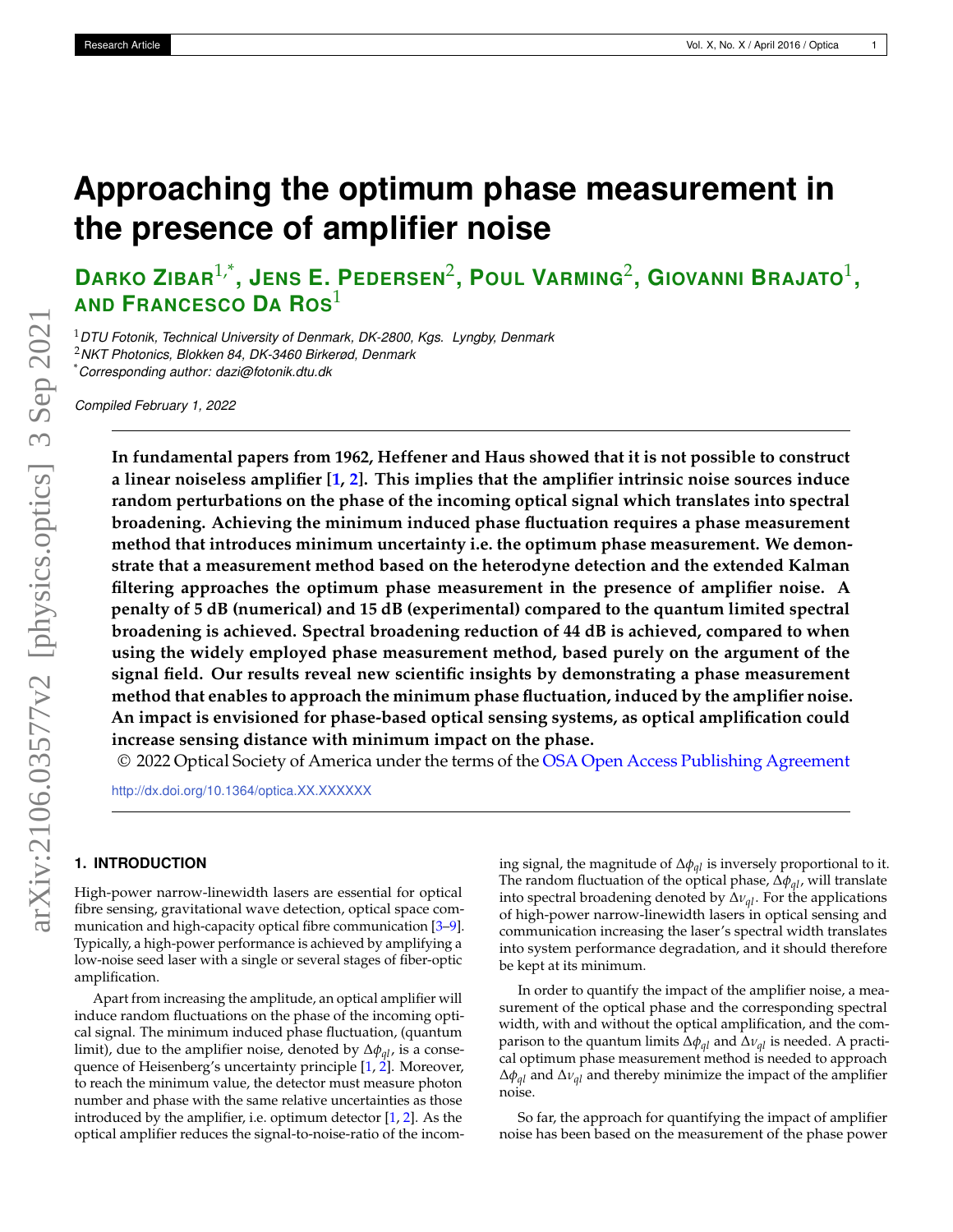spectrum density (PSD) before and after the amplification [\[9–](#page-6-3) [15\]](#page-6-4). However, the reported experimental results do not fully agree, and are even contradictory, in some cases. What makes the measurements challenging is that the impact of the amplifier noise is mostly visible at high frequencies (>10MHz) of the phase PSD and for low input signal power levels. The state-of-the-art optical phase measurement methods, including spectrum analyzers, suffer from the limited sensitivity as well as the limited dynamic and frequency range. This makes it challenging to measure optical phase below the thermal measurement noise floor, which typically lies around -150 dB rad<sup>2</sup>/Hz, and at frequencies exceeding a few MHz. Thus, observing and quantifying the impact of amplifier noise requires a highly-sensitive optical phase measurement method. Finally, to fully quantify the impact of the amplifier noise a comparison to the quantum limit ∆*φql* is necessary.

In this paper, we investigate the impact of the amplifier noise on the phase fluctuation and the spectral broadening of the incoming optical signal, as a function of the input signal power into the amplifier, and compare it to the quantum limits. For measuring the optical phase, a heterodyne receiver, in a combination with the extended Kalman filter, is proposed. The phase measurement method is a practical implementation of the theoretically optimal phase measurement in the presence of the amplifier noise. We demonstrate a highly accurate phase measurement resulting in a penalty of 5 dB (numerically) and 15 dB (experimentally) compared to the quantum limit. Finally, we show that the commonly employed phase measurement method results in a large penalty for the increasing system bandwidth and decreasing signal power.

The outline of the paper is as follows: In section [2,](#page-1-0) a theoretically achievable minimum (quantum limited) variance for the phase fluctuations, due the amplifier noise, is presented for the conditions under the consideration. We also present and provide practical method, based on the extended Kalman filtering, for approaching the optimum phase estimation and achieving the minimum phase fluctuation. In section [3,](#page-3-0) numerical results are presented and compared to the quantum limits. We also illustrate the impact of the amplifier noise by computing the phase PSDs. In section [4,](#page-4-0) the impact of amplifier noise on the phase PSD is experimentally investigated. Finally, the corresponding spectral broadening is computed and compared to the quantum limit. Finally, in section [5,](#page-5-0) the main findings are summarized and the impact of results is discussed.

#### <span id="page-1-0"></span>**2. THEORETICAL FRAMEWORK**

## **A. Minimum phase fluctuation of an amplified time-varying phase signal**

In the analysis to follow, only intrinsic (fundamental) noise sources are included. This assumption is valid as we are interested in the minimum phase fluctuation induced by the amplifier noise.

We assume that the input to the linear amplifier is provided by a laser sources with the angular frequency  $\omega = 2\pi\nu$  and a randomly time-varying phase  $\phi(t)$ :

$$
E_{out}(t) = \sqrt{P_{in}} \sin[\omega t + \phi(t)] \tag{1}
$$

where *Pin* is the input signal power. The minimum fluctuation of  $\phi(t)$  is governed by the amplified spontaneous emission within the laser cavity (quantum noise) and can be approximated by a Wiener process [\[16\]](#page-6-5):

<span id="page-1-3"></span>
$$
\frac{d\phi}{dt} = \sqrt{\kappa} \Gamma(t) \tag{2}
$$

where  $\kappa$  is the rate of phase diffusion and is related to the laser coherence time  $τ_c$ .  $Γ(t)$  is a Langevin noise source with Gaussian distribution. It has a zero mean and a delta correlation function. The PSD of a laser signal with a time-varying phase described by a Wiener process has a Lorentzian shape and is centered around *ω*. Its spectral width, ∆*νc*, is inversely proportional to the coherence time,  $\tau_c$  and can be computed using:

$$
\Delta v_c = \frac{\left(\int_0^\infty S(v)dv\right)^2}{\left(\int_0^\infty S^2(v)dv\right)}
$$
\n
$$
= \left[\int_{-\infty}^\infty \left|\frac{\langle U^*(t)(t)U(t)(t+\tau)\rangle}{\langle U^*(t)U(t)\rangle}\right|^2 d\tau\right]^{-1} = \frac{1}{\tau_c}
$$
\n(3)

where *S*(*v*) is the PSD of the laser signal  $E_{in}(t)$  and  $U(t)$  =  $\sqrt{P_{in}}e^{j(\omega t + \phi(t))}$ .

The signal  $E_{in}(t)$  is now applied to the linear amplifier with a gain, *G*. The output of the amplifier can be expressed as a coherent superposition of the amplified signal and the amplifier noise [\[1,](#page-6-0) [2\]](#page-6-1):

<span id="page-1-2"></span>
$$
E_{out}(t) = \sqrt{P_s} \sin[\omega t + \phi(t)] + n_a(t)
$$
 (4)

where  $P_s = GP_{in}$ .  $n_a(t)$  is a noise term, added by the amplifier. It has a zero mean Gaussian distribution and a minimum noise power  $P_N = h\nu(G-1)B$  [\[1,](#page-6-0) [2\]](#page-6-1). *B* is the bandwidth and *h* is Planck's constant.

To quantify the impact of the amplifier noise on the phase of the incoming signal,  $\phi(t)$ , a receiver with bandwidth *B* is used. The receiver must employ a phase estimation method that introduces minimum uncertainty in the presence of the amplifier noise. This is accomplished by performing a statistically optimum, (and thereby theoretically the most accurate), phase estimation. It is achieved by solving the following Maximum a Posteriori (MAP) phase estimation problem [\[17\]](#page-6-6):

<span id="page-1-1"></span>
$$
\phi^{MAP}(t) = \arg \max_{\phi'} p[\phi'(t)|E_{out}(t)] \tag{5}
$$

$$
= \arg \max_{\phi'} \frac{p[E_{out}(t)|\phi'(t)]p[\phi'(t)]}{p[E_{out}(t)]} \tag{5}
$$

where  $\phi'(t)$  represent various phase evolutions (different trail phases).  $p(\cdot)$  and  $p(\cdot|\cdot)$  denote the marginal and the conditional probability densities, respectively. Analytical solution to Eq. [\(5\)](#page-1-1) does not exist, due to the nonlinear relationship between *Eout*(*t*) and  $\phi(t)$  (nonlinear estimation problem). To find the analytical solution, linearization needs to be performed.

Assuming that the phase diffusion constant *κ* is small enough such that  $\sin[\phi(t)] \approx \phi(t)$ , and setting  $\omega = 0$  for the convenience, estimating the phase becomes a linear estimation problem since  $E_{out}(t) \propto \phi(t) + n_a(t)$  which has an analytical solution [\[18\]](#page-6-7). Under the aforementioned approximation, the solution to Eq. [\(5\)](#page-1-1) is obtained by finding a phase  $\phi'(t)$  that minimizes the mean square error (MSE) defined as  $E[(\phi(t) - \phi'(t))^2]$ . The phase that is the solution to the MSE is denoted as:  $\phi'(t)$  = *φMAP*(*t*). The minimum phase fluctuation due to the amplifier noise is then expressed as: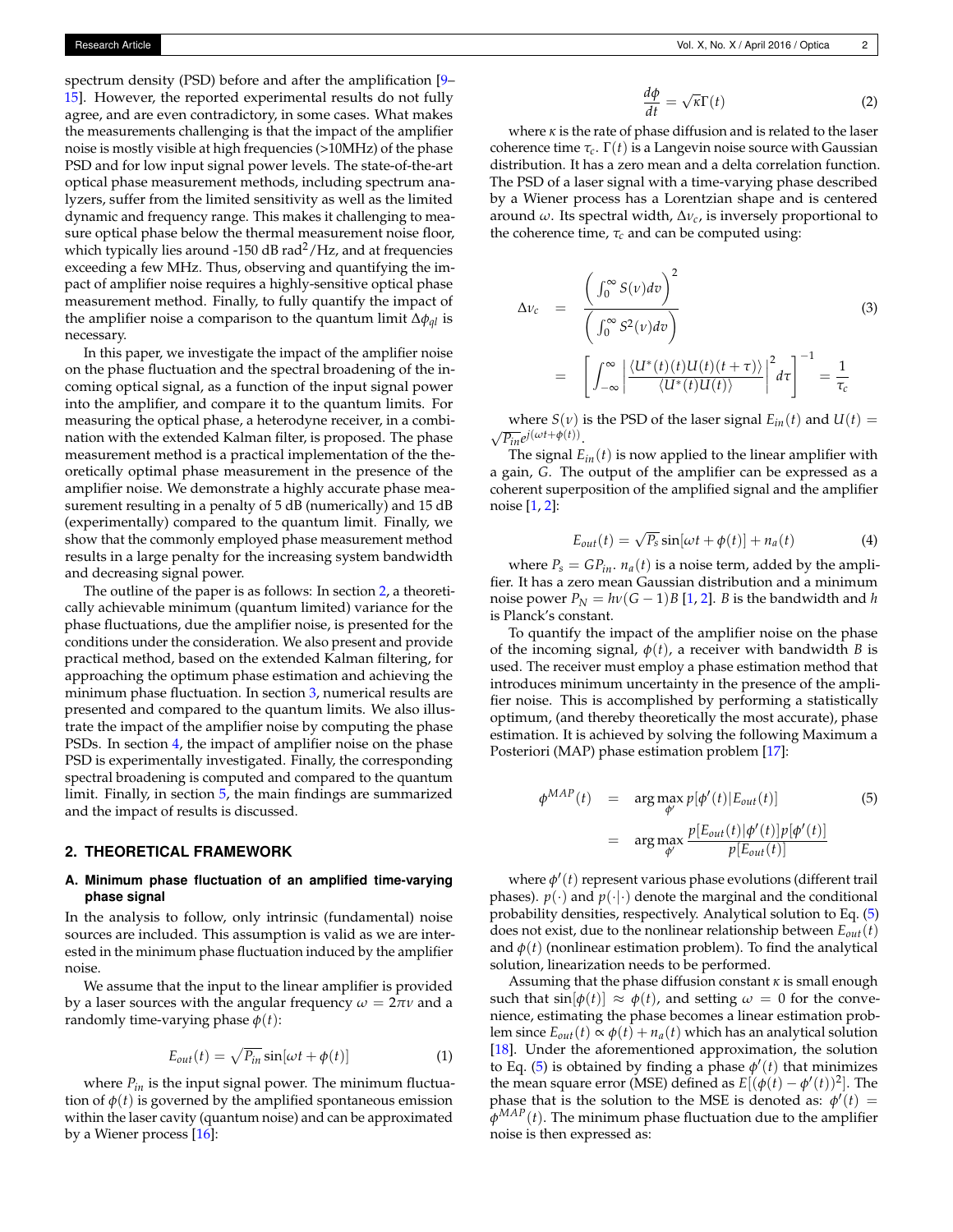$$
\Delta \phi_a^{MAP} = \sqrt{E[(\phi(t) - \phi^{MAP}(t))^2]}
$$
 (6)

The results from the quantum phase estimation state that the expression for the minimum phase fluctuation,  $\Delta \phi_a^{MAP}$ , then becomes [\[19,](#page-6-8) [20\]](#page-6-9):

<span id="page-2-0"></span>
$$
\Delta \phi_a^{MAP} = \frac{1}{\sqrt{\sqrt{2N_p}}} \tag{7}
$$

where  $N_p$  describes the mean number of photons per laser coherence time and is defined as:

$$
N_p = \frac{P_s \tau_c}{h\nu (G-1)} = \frac{P_s}{h\nu (G-1) \pi \Delta \nu_{FWHM}} \tag{8}
$$

where  $\tau_c = 1/\pi \Delta v_{FWHM}$  is a coherence time of a laser with phase modelled as a Wiener process and ∆*νFWHM* is the full width at half maximum (FWHM) of the Lorentzian laser spectrum denoted by  $S(v)$ . It should be stressed that the minimum phase fluctuation expressed by Eq. [\(7\)](#page-2-0) assumes that the receiver bandwidth 2*B* is matched to the laser spectral width  $\Delta v_c = \Delta \pi v_{FWHM}$  [\[19,](#page-6-8) [20\]](#page-6-9).

We now need to find a practical receiver architecture that can perform statistically optimal phase estimation and approach  $Δφ<sub>a</sub><sup>MAP</sup>$ . In the following, we consider two different cases.

## **B. Minimum phase fluctuation of an amplified single frequency constant phase signal**

If we assume a constant phase signal ( $\phi(t) = \phi$ ), the PSD becomes a delta function centered around *ω*. Applying a small detector bandwidth, *B*, such that the power spectrum density of the amplified signal is confined to a relatively narrow band in the neighborhood the signal frequency (high SNR condition), the optimum phase estimation becomes [\[21,](#page-6-10) [22\]](#page-6-11):

<span id="page-2-1"></span>
$$
\begin{aligned} \phi_{\text{tan}^{-1}} &= \arg[(E_{\text{out}}(t) + j\mathcal{H}\{E_{\text{out}}(t)\})e^{-j\omega t}] \\ &= \arg[(I + jQ)e^{-j\omega t}] = \tan^{-1}(Q/I) \end{aligned} \tag{9}
$$

where  $\mathcal{H}\{\cdot\}$  denotes Hilbert transform. Using Eq. [\(9\)](#page-2-1), the resulting minimum phase fluctuation (standard deviation) due to the amplifier noise can then be computed to as [\[1,](#page-6-0) [21\]](#page-6-10):

<span id="page-2-2"></span>
$$
\Delta \phi_a = \sqrt{\frac{P_N}{2P_s}} = \sqrt{\frac{h\nu (G - 1)B}{2P_s}} = \sqrt{\frac{1}{2SNR}} = \frac{1}{\sqrt{2N_p}}
$$
(10)

where  $N_p = \frac{P_s}{h\nu(G-1)B}$ . The phase estimation method in Eq. [\(9\)](#page-2-1) and the subsequent limit in Eq. [\(10\)](#page-2-2) is widely employed in the literature for investigating the impact of amplifier noise [\[9](#page-6-3)[–15\]](#page-6-4). However, for many practical applications within optical metrology and transmission, a relatively large receiver bandwidth is needed (up to a few GHz) and the input signal power to the amplifier may be low.<sup>[1](#page-2-3)</sup> Finally, the constant phase condition is hard to satisfy in practice as the input to the amplifier is always provided by a laser source that has phase noise (randomly time-varying phase). Under the aforementioned practical conditions the phase estimation provided in Eq.[\(9\)](#page-2-1) is no longer optimal and the corresponding minimum phase fluctuation governed by Eq.[\(10\)](#page-2-2) does no longer present a lower bound for the minimum phase fluctuation.

#### **C. Bayesian filtering for optimum phase estimation**

For the practical case of large signal bandwidth, low signal powers and time-varying phase, the state-spaced based Bayesian filtering is a highly-accurate and a practical approach for the MAP estimation problem in Eq. [\(5\)](#page-1-1). The state-space based Bayesian filtering implements a recursive MSE approach for estimating the quantity of interest and can be easily implemented in analog or digital domain [\[17\]](#page-6-6). To perform the estimation, the state-space model needs to be defined. It consists of a measurement and a state equation. The measurement equation describes the relationship between the observable (measurable) quantity and the parameter we want to estimate, i.e. Eq. [\(4\)](#page-1-2). the state equation describes the evolution of the quantity to be estimated, in our case the phase, i.e. Eq.[\(2\)](#page-1-3). Excellent treatment of Bayesian filtering techniques is provided in Reference [\[17\]](#page-6-6).

In this paper, we consider shot-noise limited heterodyne coherent detection in combination with digital signal processing for phase estimation. This implies that the amplified optical signal is combined with an (ideal) local oscillator (LO) laser (*κ* = 0) in a 3-dB coupler, detected by the shot-noise limited balanced receiver and sampled by an analogue-to-digital converter. The state-space model, including the state and the measurement equation, Eq. [\(11\)](#page-2-4), and [\(12\)](#page-2-4) for the phase estimation, is then expressed as:

<span id="page-2-4"></span>
$$
\phi[k] = \phi[k-1] + \Gamma[k-1] \tag{11}
$$

$$
y[k] = 2R\sqrt{P_s P_{LO}}\cos(\Delta\omega kT_s + \phi[k]) + n^{sh}[k] + n^b[k]
$$

where  $k = 1, ..., K$  is an integer representing the discrete–time, *PLO* is the LO power. *R* is the responsivity of photodetector assumed to be 1.  $\Delta\omega$  is the difference angular frequency between the signal and the LO laser,  $T_s$  is the sampling time,  $\phi[k]$ is the laser source time–varying phase modelled as a Wiener process with a phase diffusion constant  $\kappa^2 = 2\pi\Delta v_{FWHM}T_s$ . The shot and the beat noise terms,  $n_{sh}[k]$  and  $n_b[k]$ , are modelled as Gaussian noise sources with zero mean and variances:  $\sigma_{shot}^2 = 2qR(P_{LO})B$  and  $\sigma_b^2 = 4P_{LO}h\nu(G-1)B$ , respectively [\[23\]](#page-6-12). *q* is the elementary charge and *B* is the 3-dB bandwidth of the balanced receiver. The state equation,  $(11)$ , represents the discrete time Wiener process.

Exact solution to the phase estimation problem, given the state-space model described by Eq. [\(11\)](#page-2-4) and [\(12\)](#page-2-4) is not achievable. The reason is the nonlinear relationship between  $y_k$  and *φk* . Therefore, approximation to the Bayesian filtering in terms of extended, cubature or unscented Kalman filter needs to be employed [\[17\]](#page-6-6). In this paper, we choose to implement the extended Klaman filter (EKF) due to its faster processing time compared to the unscented and cubature Kalman filters. The state-space model described by Eq. $(11)$  and  $(12)$  can be directly plugged in into EKF filtering equation Eq. (5.26)-(5.27) in [\[17\]](#page-6-6). The EKF will explore correlation properties of *φ*[*k*] specified by the state equation for tracking and estimation purposes, while ignoring the contribution from the amplifier noise since there is no correlation between  $\phi[k]$  and  $n_a[k]$  and  $n_b[k]$ .

The estimated phase by the EKF will be denoted as  $\phi_{EKF}[k]$ . For a comparison reasons, we also apply the phase estimation method expressed by Eq. [\(9\)](#page-2-1), and denote the estimated phase by  $\phi_{\tan^{-1}}[k]$ . Using the aforementioned phase estimators, the phase fluctuation due to the amplifier noise is then computed as a sample standard deviation:

<span id="page-2-3"></span><sup>1</sup>Generally speaking, the broader the receiver bandwidth, the larger is the number of photons, associated with the amplifier noise, with random phases that combine with the laser mode. This can lead to a large spectral broadening unless we find an effective receiver able to distinguishing between the photons associated with the laser phase  $\phi(t)$  and the amplifier noise.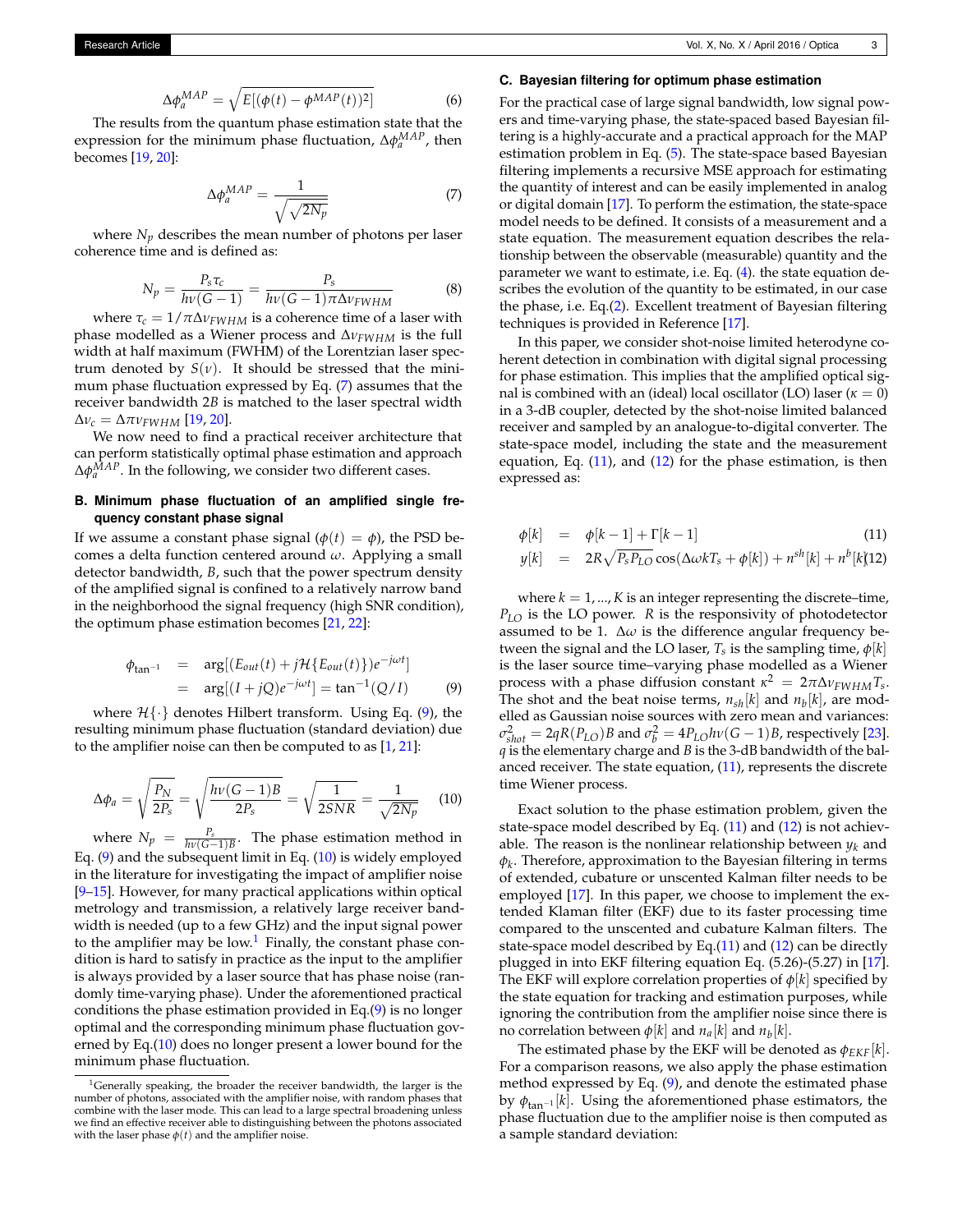<span id="page-3-1"></span>

**Fig. 1.** *Simulation:* Phase fluctuation as a function of input signal power *Ps*.

<span id="page-3-3"></span>

**Fig. 2.** *Simulation:* Phase power spectral density as a function of frequency using different phase estimation methods.

<span id="page-3-2"></span>
$$
\sigma_{EKF/\tan^{-1}} = \sqrt{\frac{1}{K} \sum_{k=1}^{K} (\phi[k] - \phi_{EKF/\tan^{-1}}[k])^2}
$$
(13)

#### **D. Translating phase fluctuation into spectral broadening**

Given an observation time  $T = kT_s$  under which the timevarying phase is observed and a laser source with Lorentzian spectrum, the phase fluctuation, ∆*φ*, results in the following spectral broadening, ∆*ν* [\[14\]](#page-6-13):

<span id="page-3-4"></span>
$$
\Delta \phi = \sqrt{\frac{2\pi \Delta \nu_c T}{\pi}} \Longrightarrow \Delta \nu_c = \frac{\Delta \phi^2}{2T}
$$
 (14)

## <span id="page-3-0"></span>**3. NUMERICAL RESULTS**

In Fig. [1,](#page-3-1) the minimum theoretically achievable (quantum noise limited) phase fluctuation due to the amplifier noise,  $\Delta \phi_a^{MAP}$ , and ∆*φa*, is plotted. We also plot the numerically computed phase fluctuation using Eq. [\(13\)](#page-3-2), for the phase estimation based on the EKF and Eq. [\(9\)](#page-2-1), i.e.  $\sigma_{EKF}$  and  $\sigma_{tan^{-1}}$ , respectively. We consider the receiver bandwidths *B* of 1 GHz and 5 GHz. The laser linewidth ∆*νFWHM* is chosen to be 10 Hz. The reason for choosing relatively small linewidth is that we would like to minimize the penalty to Δ $\phi_a^{MAP}$ , which is derived for small diffusion factors (small linewidths).

It should be noticed from Fig. [1](#page-3-1) that the minimum phase fluctuation  $\Delta \phi_a^{MAP}$  is significantly lower compared to  $\Delta \phi_a$  for *B* = 5 GHz. As the bandwidth is reduced to  $B = 1$  GHz,  $\Delta \phi_a^{MAP}$  still provides a lower phase fluctuation for the input signal power levels up to 20 dBm.



**Fig. 3.** *Simulation:* Spectral broadening as a function of input signal power, *Ps*, for different phase estimation methods.

The numerically computed phase fluctuation *σEKF*, exhibits only 5 dB of penalty compared to the theoretically achievable limit given by ∆ $\phi_a^{MAP}$ . Most importantly, it does not increases as the bandwidth is increased from 1 GHz to 5 GHz. Part of the penalty is due to the variance of the beat term, *n<sup>b</sup>* [*k*], being  $4P_{LO}$  times larger than the variance of  $n_a[k]$ . In general, the results for  $\sigma_{EKF}$  illustrate the robustness of the EKF method for estimating the phase in the presence of the amplifier noise and receiver bandwidths significantly larger than the spectral width. Finally, the numerically computed phase fluctuation *σ*tan−<sup>1</sup> closely follows the theoretical limit given by ∆*φa*. The penalty of approximately 1 dB, compared to ∆*φa*, is due to the variance of the beat term. Also, it should be noted that both ∆*φ<sup>a</sup>* and  $\sigma_{\text{tan}^{-1}}$  increase as the bandwidth is increased.

From the practical point of view, quantifying the impact of the amplifier noise in terms of the phase fluctuation is very challenging. A more practical approach would be to investigate the impact of the amplifier noise on the phase PSD, and then compute the signal spectral broadening and compare it to the quantum limit.

In Fig. [2,](#page-3-3) the phase PSD obtained using the phase estimation method based on the EKF and Eq. [\(9\)](#page-2-1) is plotted as a function of frequency. We also plot a reference PSD computed using *φ*[*k*]. The input signal power, *Ps*, is varied from -20 dBm to -5 dBm. Using the phase estimation based on Eq. [\(9\)](#page-2-1), the impact of the amplifier noise is clearly observable. The amplifier noise results in a horizontal noise floor which increases as *Ps* is decreased.

The phase PSD computed using the EKF based phase estimation method resembles, to a high degree, the reference spectra. The impact of the amplifier noise is visible as the deviation from the reference spectrum is observed. However, the deviation is not nearly as large as when Eq. [\(9\)](#page-2-1) is employed for the phase estimation. This illustrates the efficiency of the phase estimation method based on the EKF.

Next, we compute the corresponding spectral broadening, due to the amplifier noise as a function of the input signal power *Ps*. This is achieved by performing the numerical integration of phase PSDs. The corresponding spectral widths are denoted by  $\Delta v_a^{EKF, int.}$  and  $\Delta v_a^{\text{tan}^{-1}, int.}$ , respectively. The theoretical values for the minimum spectral broadening, (quantum limit), denoted by ∆*νMAP <sup>a</sup>* and ∆*ν<sup>a</sup>* are obtained by inserting Eq. [\(7\)](#page-2-0) and [\(10\)](#page-2-2) in Eq. [\(14\)](#page-3-4), respectively.

To investigate the accuracy of the numerical integration, we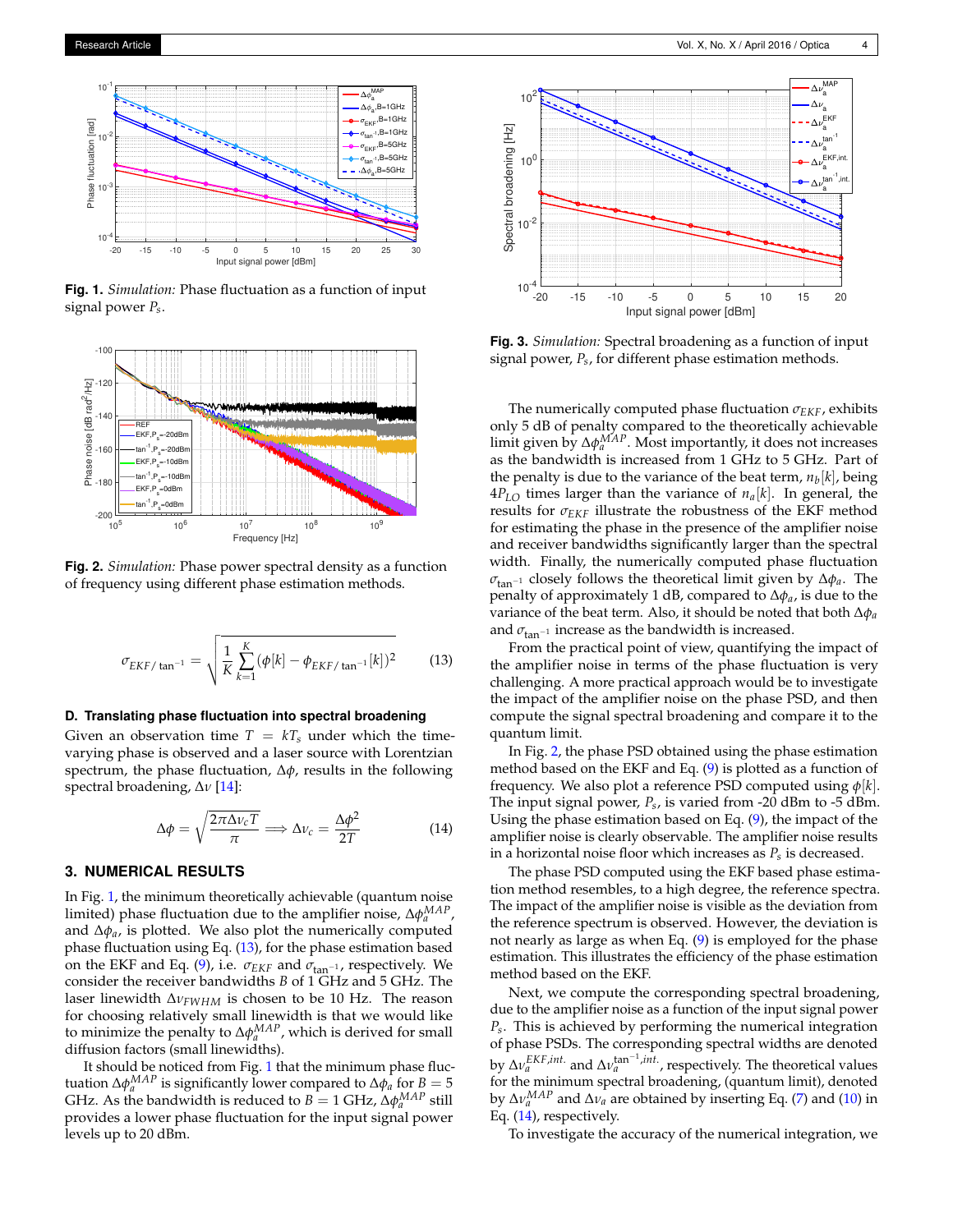

<span id="page-4-1"></span>

<span id="page-4-2"></span>**Fig. 4.** Experimental set–up for investigating the impact of amplifier noise on the phase fluctuation of the incoming signal.



**Fig. 5.** *Experiments:* Phase power spectral density as a function of frequency using different phase estimation methods and input power to the EDFA.

convert the numerically computed phase fluctuations, *σEKF*, and,  $σ$ <sub>tan</sub><sup>-1</sup>, into spectral broadening using Eq. [\(14\)](#page-3-4). The correspond- $\log \text{spectral broadening}$  are denoted by  $\Delta v_a^{EKF}$  and  $\Delta v_a^{\text{tan}-1}$ , respectively. The agreement between ∆*ν EKF*,*int*. *<sup>a</sup>* and ∆*ν EKF a* indicates that the error induced by the numerical integration is small. A penalty of approximately 3 dB is observed between  $\Delta v^{\rm tan^{-1}, int.}_{a}$ and  $\Delta v_a^{\text{tan}^{-1}}$ . A possible reason is that the  $\phi_{\text{tan}^{-1}}[k]$  contains a higher degree of noise compared to Δ*ν*<sup>EKF</sup>, which makes the numerical differentiation becomes less accurate.

It should be emphasized that the spectral broadening  $\Delta v_a^{EKF, int.}$  is significantly below  $\Delta v_a$  and  $\Delta v_a^{tan^{-1}}$ . Finally, a penalty of only 5 dB is observed between  $\Delta v_a^{EKF, int.}$  and a minimum spectral broadening ∆*νMAP a* .

## <span id="page-4-0"></span>**4. EXPERIMENTAL RESULTS**

The experimental set-up for investigating the impact of the amplifier noise on the phase fluctuation and the corresponding

spectral broadening is shown in Fig. [4.](#page-4-1)

The state-space model, employed for the extended Kalman filtering based phase estimation, is described by Eq.  $(11)$  and  $(12)$ . The state equation  $(11)$  assumes that the laser is only dominated by the quantum noise which is typically not the case for practical laser sources. Practical laser source will not only be dominated by the intrinsic noise sources but also by technical/environmental noise. The impact of these is that the penalty may be expected.

We employ two similar fiber lasers, one as a signal, and the other as the LO source. Both lasers have matching phase noise performances. The lasers use a fiber Bragg grating cavity to produce an output beam operating in a single mode. The maximum output power measured directly from the cavity is -2 dBm. The laser cavity is then followed by a master oscillator fiber amplifier (MOPA) to boost the signal power level up to 15 dBm. The signal and LO lasers are set at 1550.08 nm, with a frequency offset of approx. 200 MHz, in order to minimize the impact of the DC response of the electronics at the receiver.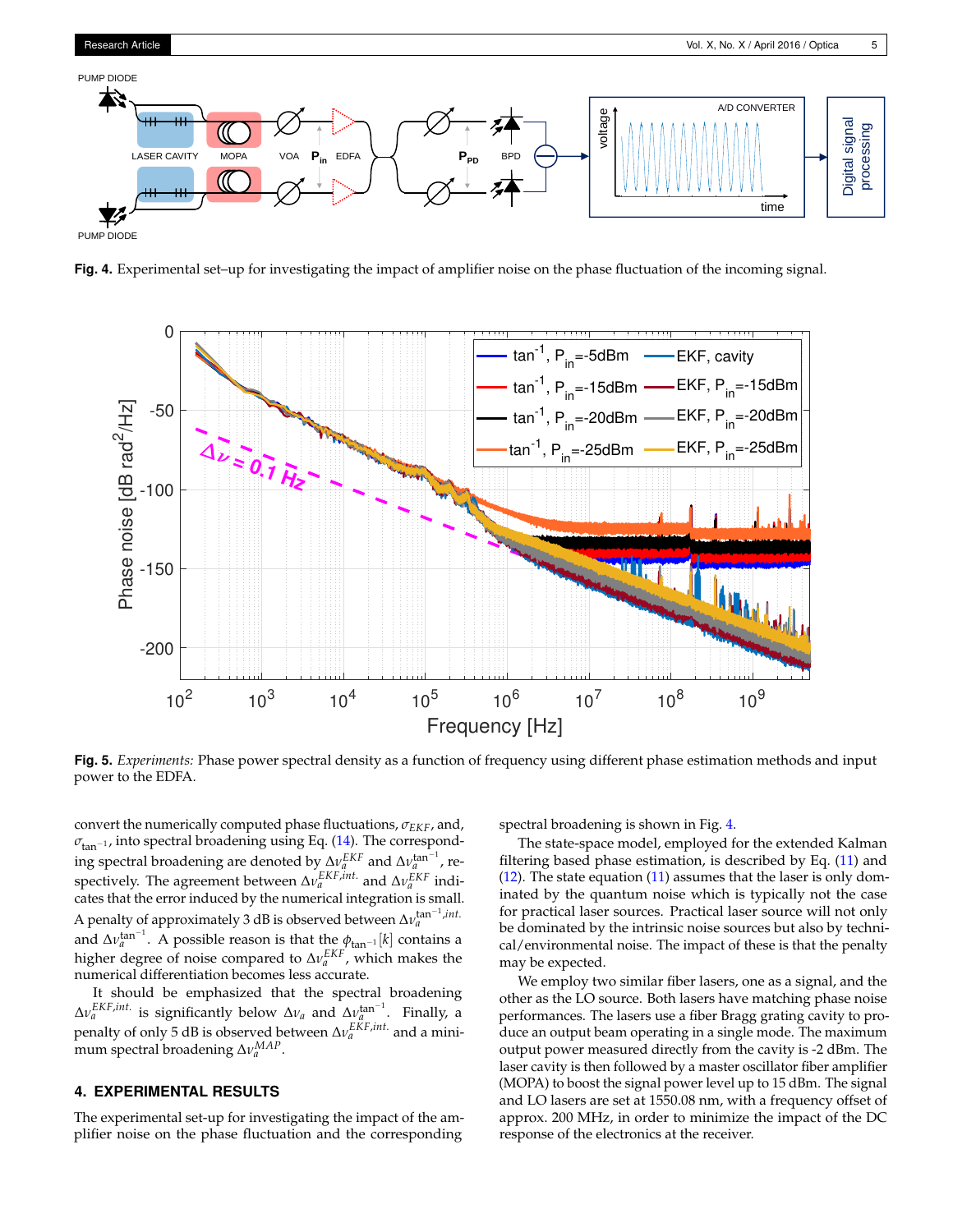<span id="page-5-1"></span>

**Fig. 6.** *Experimental:* Spectral broadening as a function of input signal power, *Pin*, for different phase estimation methods.

The lasers modules can output the signal directly after the cavity and the MOPA, see Fig. [4.](#page-4-1) The output signals right after the cavity give us the opportunity to measure a reference phase PSD and its corresponding spectral width. Finally, after the signal and the LO laser modules (cavity plus MOPA), we add an additional Erbium Doped fiber amplifier (EDFA). The EDFAs are commercial dual-stage low-noise pre-amplifiers (noise figure approx. 5 dB) operated at maximum pump currents, corresponding to an target output power of approx. 15 dBm. Variable optical attenuators placed before the EDFAs allow to tune the input power *Pin* and thereby to vary the SNR to the receiver.

The two optical carrier are then combined in a 50:50 coupler and injected into the two inputs of a 43-GHz balanced photodetector used for coherent signal detection. A second set of VOAs at each photodetector inputs allow to keep the input power into each photodetector arm constant to  $P_{PD} = 0.64$  mW.

The photodetector is followed by a digital storage oscilloscope (DSO) performing the analog-to-digital (A/D) conversion. The DSO has a bandwidth of 13 GHZ and operates at a sampling rate of  $F_s = 40GHz$ . The sampled signal is then stored for offline signal processing. The memory of the sampling scope allows us to store  $K = 256 \times 10^6$  samples. This results in the minimum phase PSD frequency of  $f_{min} = F_s/K = 156$  Hz, and a maximum PSD frequency of  $f_{max} = F_s/2 = 20$  GHz. Similarly to the nu-merical results, we use the EKF and Eq. [\(9\)](#page-2-1)(tan<sup>-1</sup>)-based phase estimation methods.

In Fig. [5,](#page-4-2) the phase PSD is shown as a function of frequency. To obtain the reference phase PSD, the laser outputs (signal and LO) right after the cavities are measured. We use the EKF method for the phase measurement due to its higher accuracy. Assuming equal contributions from the signal and the LO laser, the obtained phase PSD is divided by a factor of 2. The reference phase PSD illustrates that the quantum limited laser linewidth (Schawlow-Townes linewidth) is around 0.1 Hz.

Next, the input signal and the LO power to the EDFA amplifiers is decreased from -20 dBm to -15 dBm while keeping the signal power to the balanced receiver at a constant level. A clear impact of the amplifier noise on the phase fluctuation and thereby the corresponding phase PSD is observed for  $tan^{-1}$ phase estimation method. Moreover, the impact of the amplifier noise on the phase PSDs agrees well with the numerical simulations shown in Fig. [2.](#page-3-3)

For the phase PSD obtained using the EKF phase estimation method, the impact of amplifier noise is observable for the input power levels ranging from -25 to -15 dBm. However, we would like to stress that the EKF is able to filter out a significant amount of amplifier noise affecting the phase, thus resulting in PSDs that resemble the reference to a high degree. This is also in accordance with the numerical results. For the input signal power of -10 dBm or higher, we did not observe any difference compared to the reference PSD. We have therefore avoided to plot it.

Finally, in Fig. [6,](#page-5-1) we compute the corresponding spectral broadening, induced by the EDFA, with respect to the signal after the MOPA, and plot it as a function of the input signal power to the EDFA. The spectral broadening is computed by the numerical integration of the phase PSD and is denoted by  $\Delta v_a^{\tan^{-1}, int.}$  and  $\Delta v_a^{\text{EKF}, int.}$  For the reference, we also plot theoretically minimum achievable spectral broadening, i.e. ∆*ν<sup>a</sup>* and  $Δv_a^{MAP}$ .

It is worth noting that the computed spectral broadening  $\Delta v_a^{\tan^{-1}, int.}$  closely follows the theoretical limit  $\Delta v_a$ . It is also observed that the spectral broadening obtained using the EKF phase estimation method, ∆*ν EKF*,*int*. *a* , is significantly lower compared to  $\Delta v_a^{\tan^{-1}, int}$ . This is in accordance with the numerical results. By employing the EKF based phase estimation method a reduction of 44 dB in terms of the spectral broadening is achieved, as illustrated in Fig. [6.](#page-5-1) Finally, ∆*ν EKF*,*int*. *<sup>a</sup>* exhibits a penalty of approximately 15 dB compared to ∆*νMAP a* . The penalty may be attributed to the fact that the state-space model employed for the phase estimation assumes that the laser is only dominated by the intrinsic noise sources.

#### <span id="page-5-0"></span>**5. CONCLUSION**

The impact of amplifier noise on the phase fluctuation, and the corresponding spectral broadening, of the incoming signal has been investigated theoretically, numerically and experimentally. We have shown that a heterodyne signal detection in combination with the extended Kalman filter is a realization of a practical optimum phase measurement method in the presence of amplifier noise. The proposed phase measurement method has a relatively small penalty compared to the quantum limit. Most importantly, a significant reduction of the impact of the amplifier noise has been demonstrated, both numerically and experimentally, compared to when using a widely deployed (sub-optimal) phase estimation method.

### **6. FUTURE WORK**

The analysis presented in the paper is only valid for coherent signals which implies that the input to the amplifier is provided by a coherent laser source (coherent-state light). For nonclassical states, the analysis needs to be revised which indeed is a very interesting follow-up subject.

Moreover, for future work, it would be highly beneficial to consider the real-time implementation of the proposed EKF phase estimation method. Such an implementation should be feasible as the state-space model for the EKF is relatively simple (single state and measurement equation). However, to implement it at high frequencies (>10 GHz) a high degree of parallelization would be needed which may lead to an increased penalty compared to the quantum limit.

**Funding.** This work was supported by the European Research